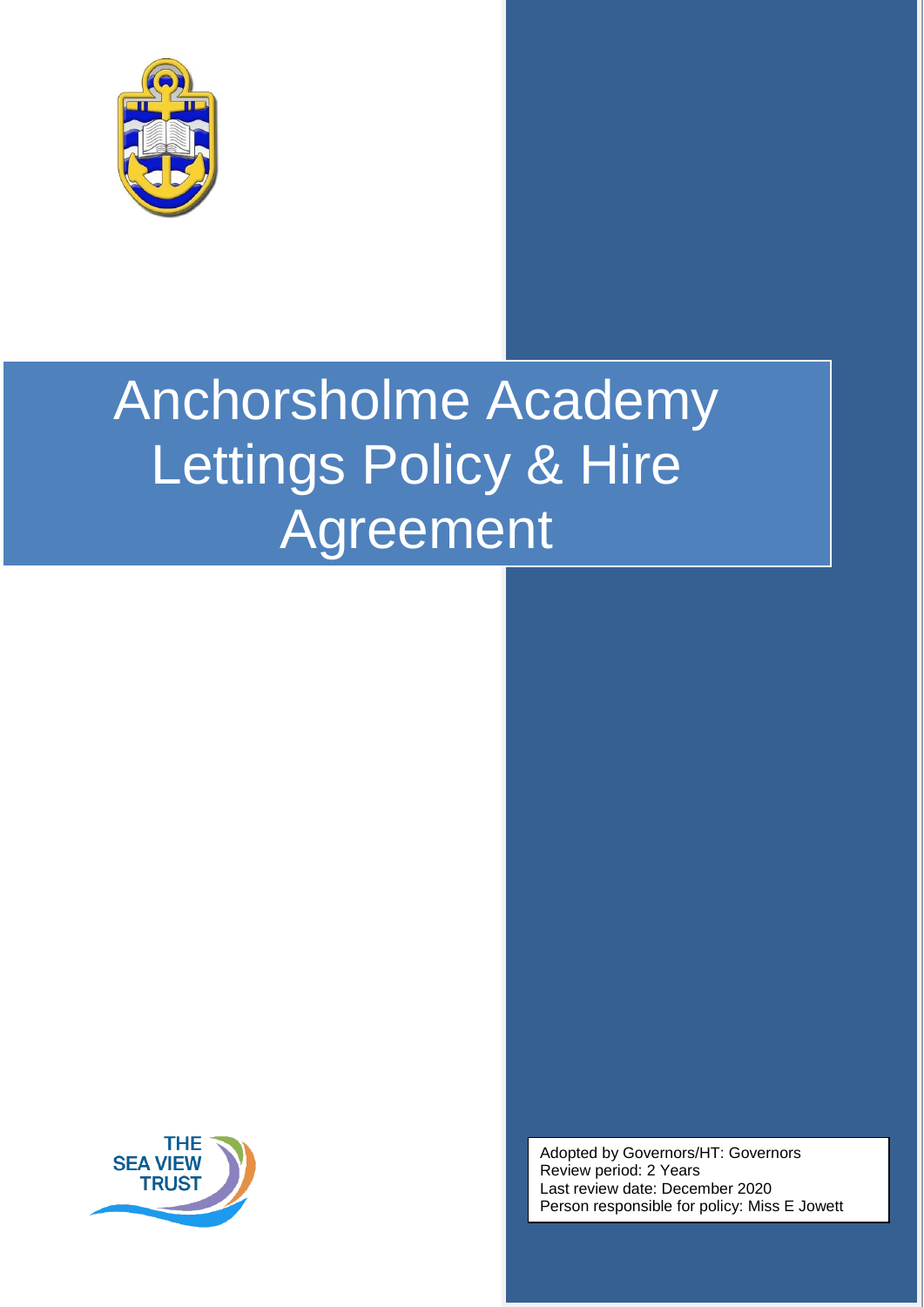## **Contents**

| Use of Academy Premises                | Page 3 |
|----------------------------------------|--------|
| Responsibilities of the Governing Body | Page 3 |
| <b>Conditions of Hire</b>              | Page 3 |
| Insurance                              | Page 4 |
| Charges                                | Page 4 |
| <b>VAT</b>                             | Page 4 |
| Out of Hours Clubs and Activities      | Page 4 |
|                                        |        |

# **Appendices**

| a) General Conditions of Hire | Page $5 - 7$ |
|-------------------------------|--------------|
| b) Hire Agreement Form        | Page $8-10$  |
| c) Confirmation of Letting    | Page 11      |
| d) Site Plan                  | Page 12      |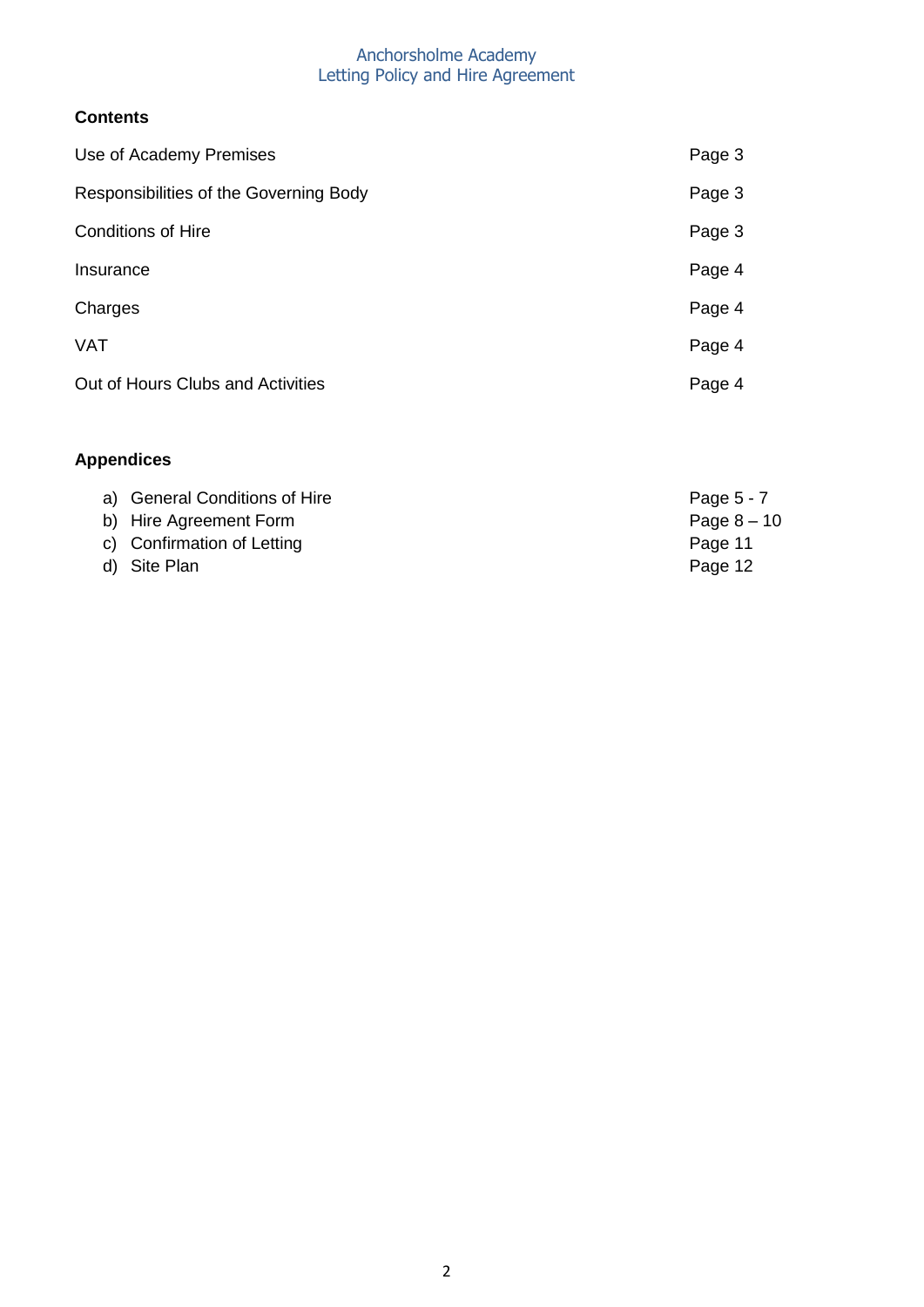#### **Hiring of Anchorsholme Academy Premises**

#### **Use of Academy Premises**

The use of academy premises both during and outside school hours is under the control of the Governing body, subject to any directions that may be given (e.g. concerning the availability for community use) and other statutory requirements.

The Headteacher and Governors must be assured that the purpose for which the premises are hired will not result in controversy, disrepute, legal action or disorderly behaviour.

#### **Responsibilities of the Governing Body**

The Governors will ensure that the area and any furniture or equipment being hired is in a suitable condition for use by the Hirer.

The Hirer must ensure that the area and any furniture or equipment being hired is in a suitable condition for use.

The Governors will ensure, as far as is reasonably practicable, that there are no risks to health and safety.

If the accommodation is to be used at night, suitable fire exit and emergency lighting to escape routes will be in place to allow users to evacuate safely. A site plan of the school is attached (appendix d) and Hirers will be given a copy of the academy's Fire and Emergency Policy.

All areas that are hired will be accessible to people with special needs and disabilities.

The Governors are responsible for the security of academy premises when they are hired out to other users. Keys and alarm fobs will only be given to Hirers in exceptional circumstances and only when full instruction has been given with regards to security procedures. When keys and alarm fobs are given to Hirers, they must be signed for and the responsibility for the security of these items will be with the Hirer. If keys/alarm fobs are lost or misplaced, the academy must be notified immediately. There will be a charge of £100.00 for the replacement of lost keys and alarm fobs.

If keys are not granted, the premises must be locked/unlocked by an employee engaged by the academy.

#### **Conditions of Hire**

For every hire (with the exception of repeat bookings) the Hirer must complete, sign and retain a copy of the Hire Agreement Form (appendix b).

By signing the Agreement Form the Hirer agrees to the terms set out in the General Conditions (appendix a).

All Hirers should make themselves aware of the emergency procedures, fire fighting equipment and information displayed in the area of hire. Risk assessments must be completed prior to the letting by the Hirer to suit the needs of their hire circumstances. Copies of risk assessments must be provided to the Academy prior to the letting.

Smoking/vaping is not allowed in any area of the academy or on the academy site (this includes playgrounds and car parks). This is made clear in the conditions of hire.

*The forms used for the hire of the academy premises are attached to this policy document.*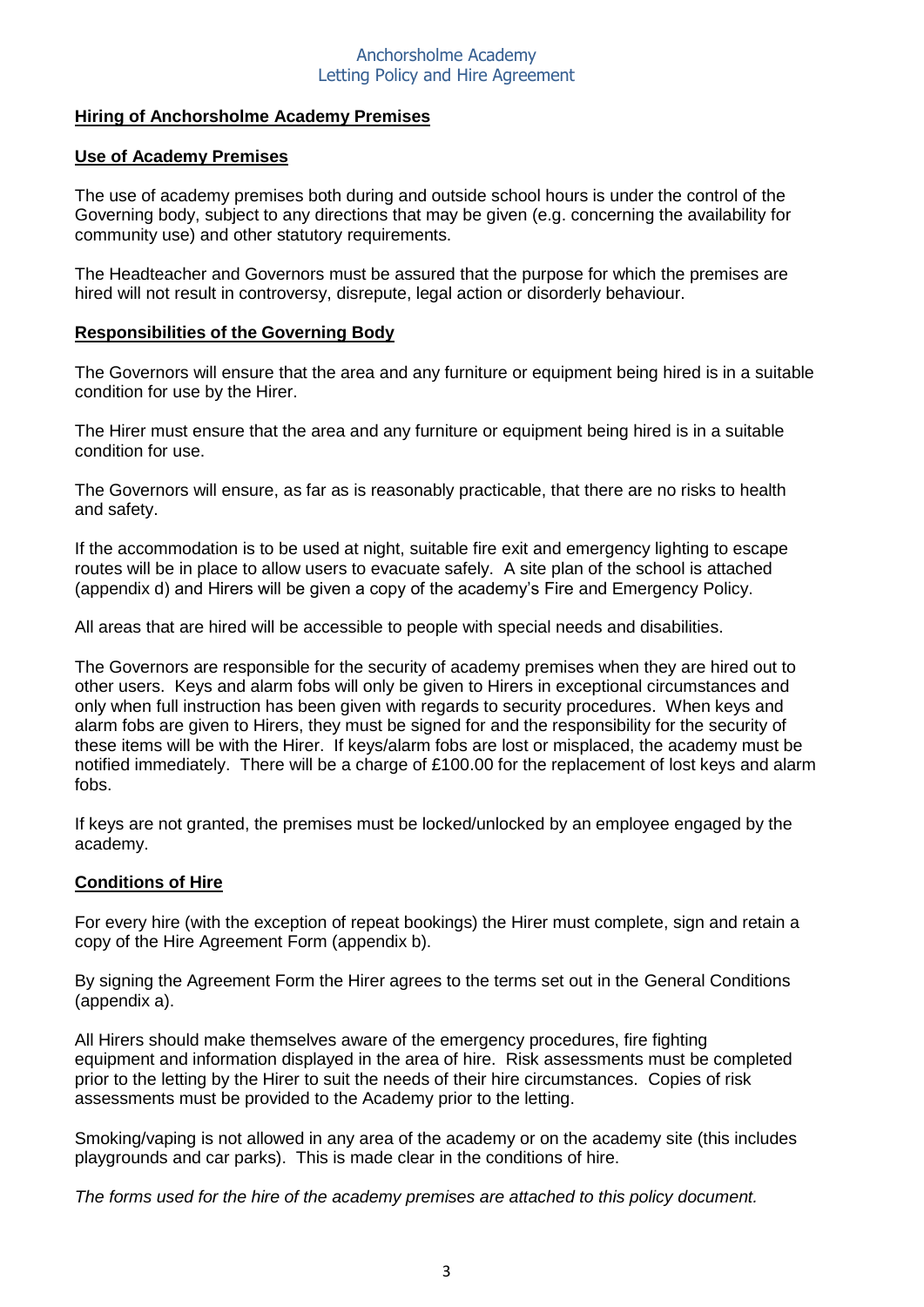#### **Insurance**

All Hirers should be covered by public liability insurance. A copy of the certificate must be provided to the academy prior to the letting (see appendix b).

#### **Charges**

Governors retain the right to fix whatever charge they consider is appropriate for hire. This will include consideration of the additional heating, lighting and cleaning costs associated with an outof-hours activity, as well as any overtime payments to site staff or security guards with regards to open and close charges.

The Governors reserve the right to subsidise certain users.

The Governors support the greater use of academy premises by the local community. In particular, they wish to support those activities which directly contribute to curriculum, sporting and cultural opportunities for pupils and lifelong learning. These aspirations relate both to the academy's strategic priorities of helping people to fulfil their potential, safeguarding our communities and raising our performance and the wish to use property assets more effectively.

Please note, there is a non-refundable £25.00 administration fee for all lettings. Once the letting has begun, your first invoice will be reduced by £25.00.

## **VAT**

Charges for hiring of halls and classrooms are usually exempt from VAT. Sports facilities are subject to VAT, except when certain conditions are met for a series of ten or more hirings by a school, club or association.

The hire of catering facilities for use by the Hirer will similarly be exempt from VAT, but any catering provided by the academy to the hirer will be standard rated.

#### **Out of Hours Clubs and Activities**

If these are organised and run by the academy, no licence, lease or hire agreement is required. A member of the academy staff must be involved in every session.

However, if such clubs and activities are organised and run by another body/individual, the Governors will enter into the normal hire arrangements as set out in the academy's policy.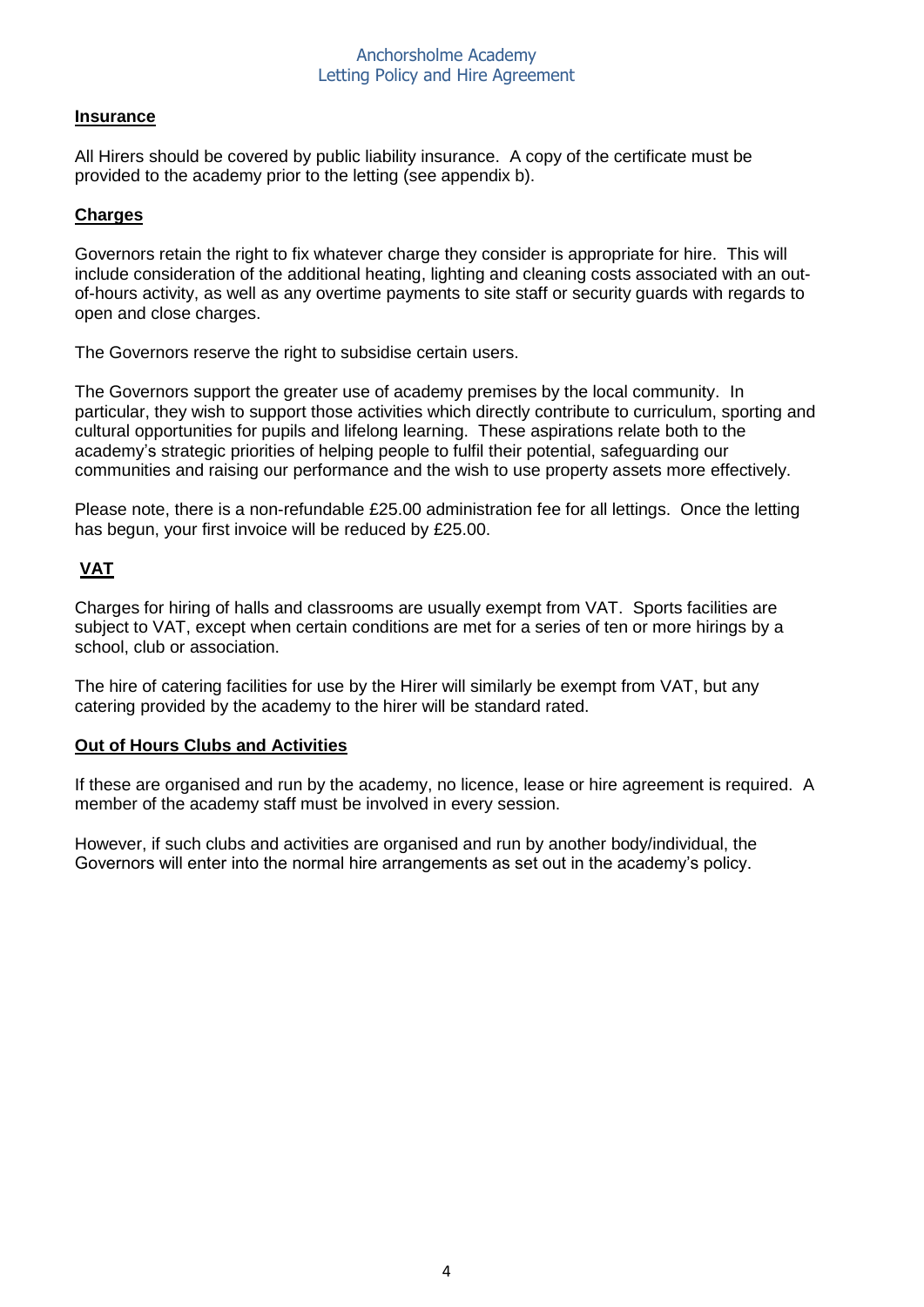Appendix (a)

### **GENERAL CONDITIONS OF LETTINGS**

- 1) Application for use of academy premises must be made to the Headteacher on the attached form. Arrangements for payment will be agreed before the use of premises commences. These payments are not returnable if the hire is approved by the academy and is not then used by the Hirer, although payment made may be credited towards subsequent lettings at the discretion of the academy.
- 2) The time of hiring must be strictly adhered to and access to the premises for preparatory work and clearing up at the end in connection with the hiring must be covered by the hiring period.
- 3) Alcohol may not be consumed on academy premises, but this restriction may be waived in special circumstances. Where agreement is given for the sale of alcohol, the Hirer must accept responsibility for compliance with the licensing laws. Before an application for a Temporary Event Licence is made, the Hirer must obtain approval from the academy.
- 4) If the premises are suitable and to be used for dance, concert or stage performance, the Hirer must obtain a necessary licence unless the establishment obtains or already has a licence.
- 5) The Hirer must ensure that adequate supervision is available at all times and see that no unauthorised persons are permitted to enter the premises. All security and fire precaution measures must be adhered to, including having an emergency plan in place. The Hirer is responsible for the behaviour and safety of all parties attending. This will include direct users of the premises and spectators. The cost of any loss or damage to academy property resulting from inadequate supervision will be the responsibility of the Hirer.
- 6) The use of the premises shall not be granted for any purposes that may appear questionable or undesirable or which interfere in any way with the operational activities of the establishment.
- 7) The laying of any composition or other preparation on floors is prohibited.
- 8) No screws or nails shall be driven into the premises or furniture and no placards shall be affixed to any part of the premises using any method. Those responsible for the hire of the premises shall prevent anyone sitting or standing on the window sills, or standing on chairs, tables or equipment.
- 9) The Hirer shall take good care of, and shall not cause damage or permit or suffer any damage to be done to the hired premises, or any part or parts thereof to any fittings, equipment or other property therein and shall make good and pay for any damage thereto (including accidental damage) caused by any act or neglect of himself, his servants, agents or any person resorting to the hired premises by reason of the use of the hired premises by him/her.
- 10) It shall be the responsibility of the Hirer to satisfy themselves that the premises, furniture, fixtures and fittings are fit for purpose. If the Hirer identifies any problems, they should inform the academy immediately.
- 11) The Hirer must complete their own risk assessments for their activities specific to the venue in use. A copy of these risk assessments must be made available to the academy prior to the letting.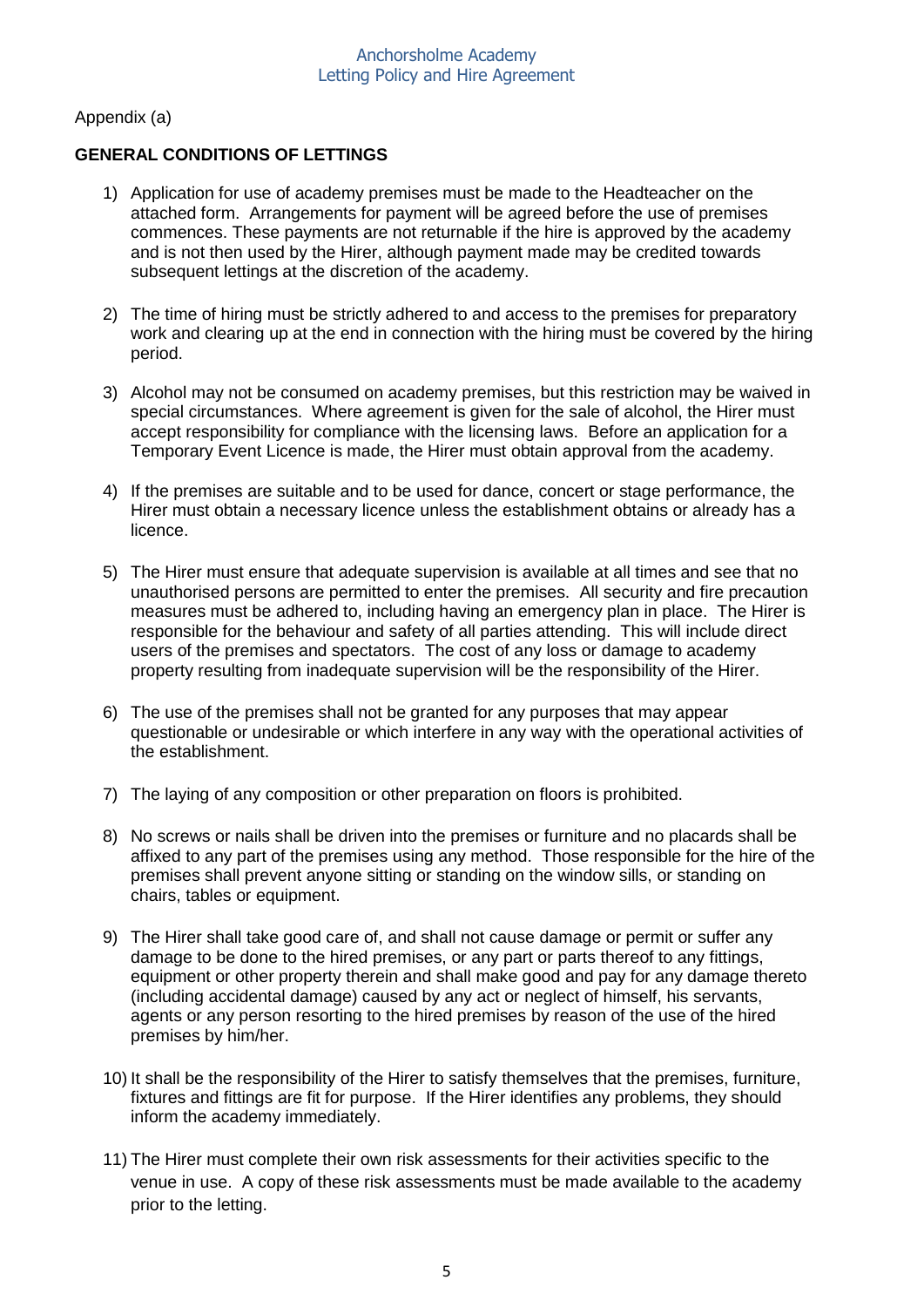- 12) If, during the hire of the kitchen, equipment or fittings are damaged by the Hirer, or the area is not cleaned properly, such that the ability of the academy's caterers to provide school meals to the contract service specification will be impaired and additional costs incurred, any additional costs will be passed on to the Hirer. **A £50.00 returnable deposit is payable for the hire of kitchen facilities.**
- 13) The Hirer shall undertake not to infringe any copyright and shall undertake to indemnify the academy against all proceedings, actions, claims and demands which may be taken or made against the academy for any alleged infringement of any copyright.
- 14) Smoking/vaping on any part of the premises and surrounding grounds is prohibited.
- 15) Public Liability Insurance The Hirer confirms that insurance cover in respect of both the Hirer's liability to the public and their liability to the academy under the terms of this hire has been arranged with a limit of indemnity of at least £5,000,000. A copy of the certificate of insurance must be provided to the academy before the hire takes place. **For long term rentals this must be updated annually.** All excesses are payable by the Hirer.
- 16) All hirers working with children will be DBS checked and certificate numbers/copies of the certificates will be given to the academy under safeguarding procedures prior to the letting. As new helpers are appointed, a copy of their DBS number/certificate will also be passed to the academy for inclusion on their single central register.
- 17) All means of escape, security and fire precaution measures, instructions and notices must be adhered to during the hire. Fire exits must not be obstructed. The Hirer must know what actions to take should the fire alarm sound.
- 18) Hirers should have their own first aider and carry their own first aid kit at all times.
- 19) The academy reserves the right to cancel a booking if it is necessary to hold a school event that would clash with the booking, e.g. school performances, parent's/school meetings. Every effort will be made to give as much advance notice as possible.
- 20) The academy reserves the right to cancel a booking due to circumstances beyond its control e.g. electricity failure or weather conditions.
- 21) If for any reason the Hirer wishes to cancel a booking, then advance notice should be given. Without advance notice the school reserves the right to charge for the booking.
- 22) Invoices must be paid within 30 days of receipt.
- 23) If the Hirer's own equipment is used, then it needs to be up to date with PAT certificates (less than 1-year-old) and its use approved by the academy at the time of booking.
- 24) There must be at least one adult (member of staff) present at all times with groups of children (under 16).
- 25) Only trained persons may use the lighting and sound technical equipment after prior agreement from the academy. If technical assistance or equipment is required, this must be requested separately when booking the premises and is the responsibility of the Hirer. At least 1 months notice is required.
- 26) The Hirer is responsible for having its own fire marshals, who are fully aware of the evacuation procedures and have practised fire drills.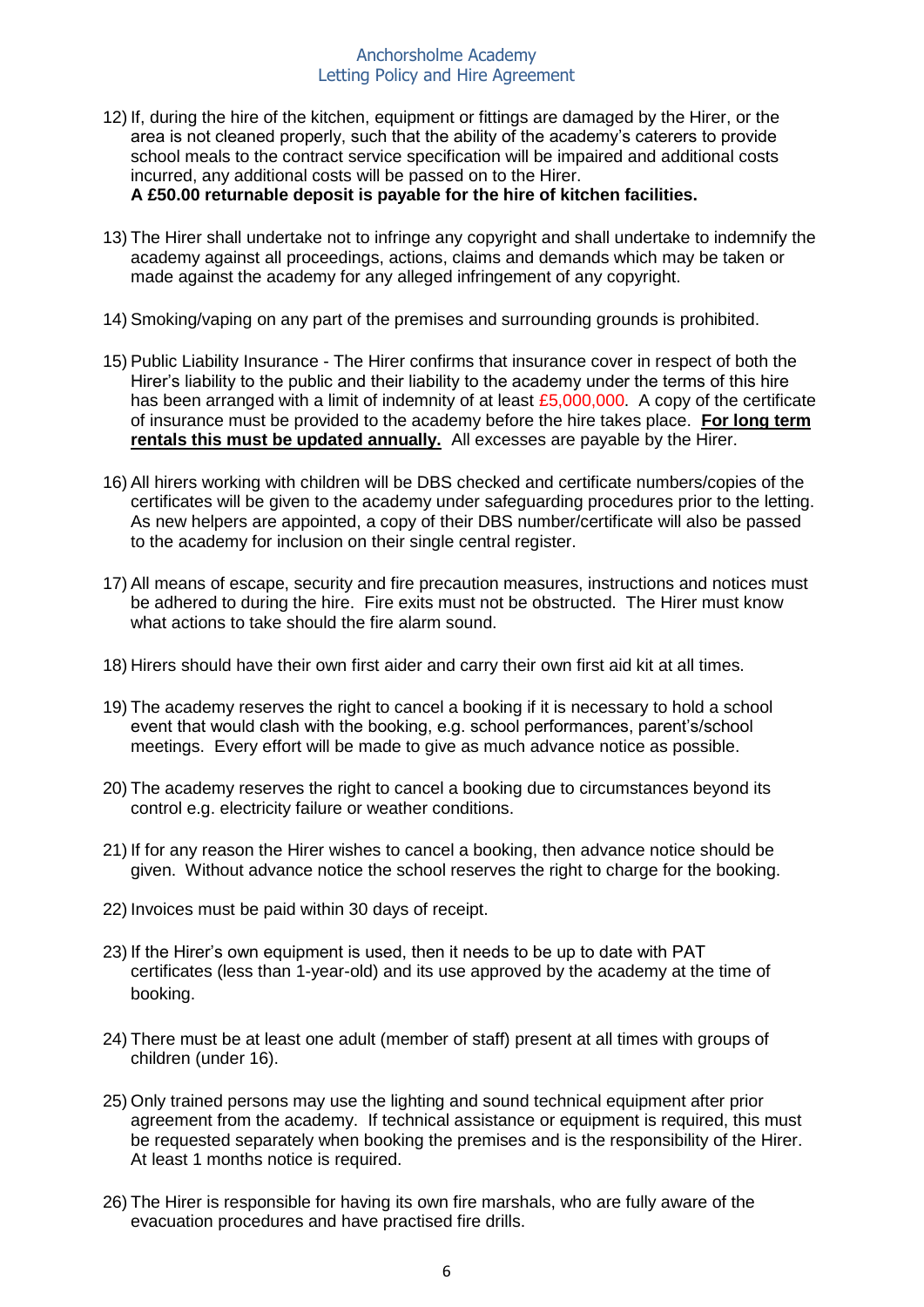- 27) The Hirer is responsible for the security of the site if the fire alarm is activated when they are on site and there are no members of academy staff on site. The Hirer should be aware that on activation, the automatic locking mechanisms on some doors is de-activated and therefore could provide unauthorised access. The Hirer must ensure their staff and volunteers are available to act as a door guard at these doors, as appropriate to their letting, until the building is deemed secure. However, only remain as a door guard if it is safe to do so. Fire exits must not be opened or propped open, unless in an emergency.
- 28) The Hirer will be responsible and make appropriate arrangements for uncollected children and ensure they obtain emergency contact details.
- 29) The Hirer will be responsible for the prevention of overcrowding and for maintaining clear gangways, passages and exits.
- 30) The Hirer must follow safer recruitment processes and ensure their staff and volunteers are registered with appropriate bodies.
- 31) The Hirer must ensure their staff and volunteers are suitable to work with young children/young people and have gone through the required vetting procedures.
- 32) The Hirer must ensure their staff and volunteers are suitably trained/qualified to carry out their duties and supervision and that ratios are adequate.
- 33) The Hirer is responsible for the behaviour of the parents and children attending the activity. If this is seen as causing a nuisance to the academy, or to neighbours of the academy, the contract may be terminated without notice.

#### **Use of Clinning Cottage – Heating and Lighting**

It will be the responsibility of the Hirer to ensure that the heating and lighting is turned off after use. Failure to ensure this will result in additional charges being made to the Hirer.

The Hirer and key holder for Clinning Cottage are responsible for ensuring that the premises are secured after use and the alarm is set.

The Hirer of Clinning Cottage must ensure that the area used is left in a tidy condition to enable use by follow on groups.

**Cottage keys/alarm fobs:** A charge of £100.00 is payable for the loss of keys/alarm fobs. **Access fob to barrier:** A charge of £50.00 is payable for the loss of the barrier access fob.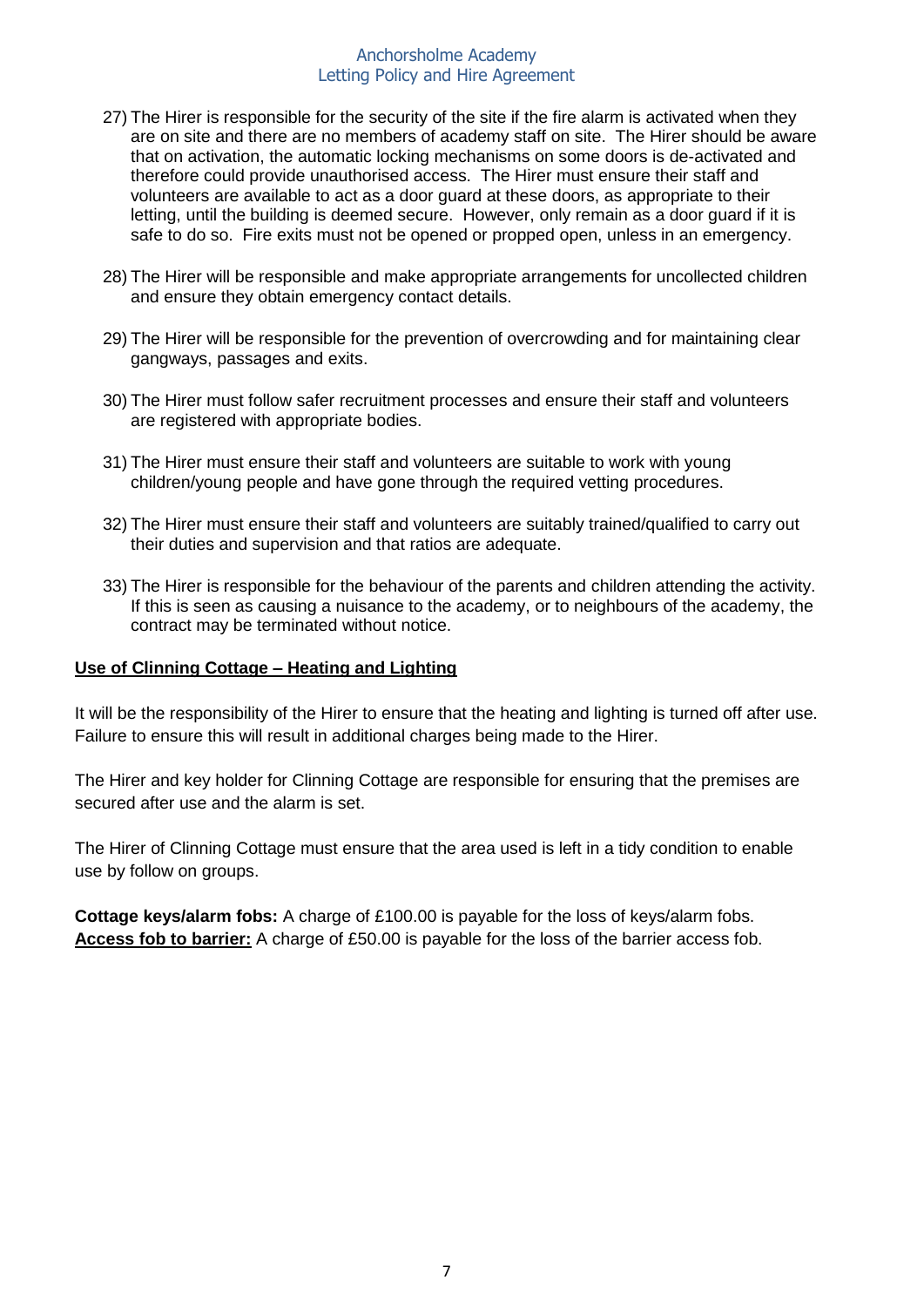Appendix (b)

# **Anchorsholme Academy - Hire Agreement (to be resigned annually)**

Email: [dawn.baetsont@anchorsholme.blackpool.sch.uk](mailto:dawn.baetsont@anchorsholme.blackpool.sch.uk)

| 6. Name & address of person to be billed if not the same as numbers 2 & 3:  |
|-----------------------------------------------------------------------------|
|                                                                             |
|                                                                             |
| 8. Uniformed Organisation YES / NO                                          |
|                                                                             |
|                                                                             |
| 10. The activity has a named first aider and has a first aid kit available. |

Name of first aider: ………………………………………………………………………………

## **Accommodation required**:

| Type of accommodation:      | <b>Tick</b> | Cost per    | Time required: |    |
|-----------------------------|-------------|-------------|----------------|----|
|                             |             | Hour        | From           | To |
|                             |             |             |                |    |
| Assembly Hall - Performing  |             | £25.00      |                |    |
| Arts                        |             |             |                |    |
| Assembly Hall -             |             | £25.00      |                |    |
| Sport/Dance                 |             |             |                |    |
|                             |             | £10.00      |                |    |
| MUGA/playground             |             |             |                |    |
|                             |             | £20.00      |                |    |
| Meeting room                |             |             |                |    |
|                             |             | £10.00      |                |    |
| <b>School Playing Field</b> |             |             |                |    |
|                             |             | £20.00      |                |    |
| <b>Clinning Cottage</b>     |             | per session |                |    |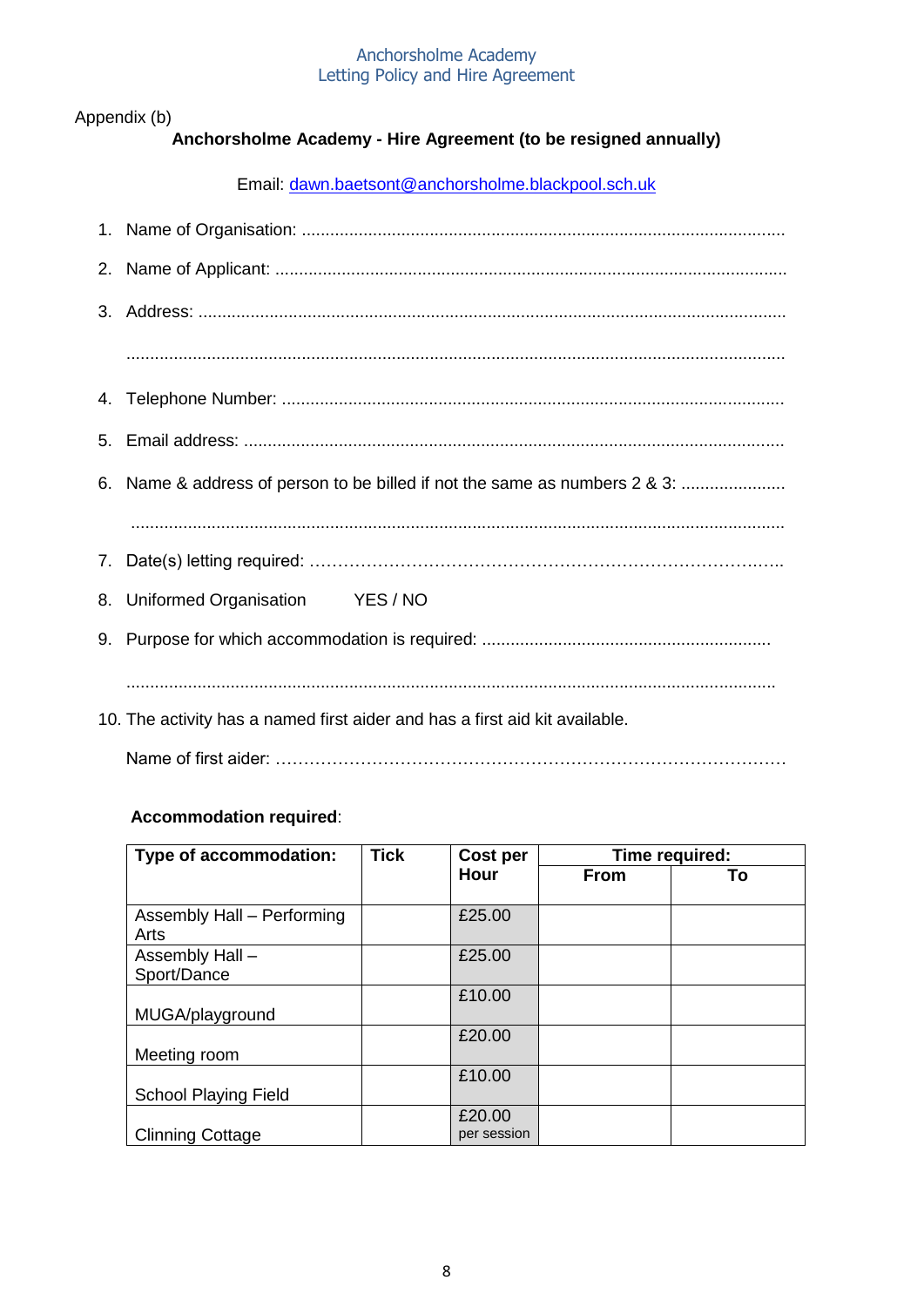| 12. Will the general public be admitted?                                                                                                                 | YES / NO |
|----------------------------------------------------------------------------------------------------------------------------------------------------------|----------|
|                                                                                                                                                          |          |
| 14. Is copyright music to be performed?                                                                                                                  | YES / NO |
| 15. Do you intend to use/bring into the premises any additional electrical equipment?<br>(Electrical equipment must be pat-tested less than a year ago). | YES / NO |

If yes, please give details ..................................................................................................

#### **By signing this agreement, the Hirer agrees to the following:**

- I/we the Hirer have read and understand the Academy's General Conditions of Hire (appendix a) and will ensure observance by persons using the premises.
- $\triangleright$  I/we the Hirer have read, understand and agree with the terms and conditions set out in Anchorsholme Academy's Letting Policy.
- $\triangleright$  I/we the Hirer confirm I/we have a fire evacuation plan in place and all staff and volunteers are aware of the evacuation procedure and have read and understand Anchorsholme Academy's Fire Safety Policy.
- $\triangleright$  The hirer has seen sight of the Fire Drill and evacuation procedure for the academy and is aware of the emergency exits
- $\triangleright$  I/we the Hirer confirm I/we have procedures in place for dealing with an accident.
- $\triangleright$  I/we the Hirer confirm I/we have risk assessments in place based on our activities whilst on the academy's premises and that all those attending the premises are aware that they do so at their own risk.
- $\triangleright$  I/we the Hirer confirm I/we follow safer recruitment processes and confirm that where necessary, staff and volunteers are registered with the appropriate bodies.
- $\triangleright$  I/ we the Hirer confirm that our staff and volunteers are suitable to work with children and young people and have gone through the required vetting procedures to confirm this in accordance with guidelines.
- $\triangleright$  I/we the Hirer confirm our staff and volunteers are appropriately trained/qualified to carry out their duties and supervision/ratios are adequate.
- $\triangleright$  I/we the Hirer agree to be responsible for making good any loss or damage to the premises or equipment resulting from this hiring and will ensure that the premises are left in good order.
- $\triangleright$  I confirm that where necessary, leaders are registered with the Independent Safeguarding Authority and DBS checked, a copy of which has been provided to the Academy.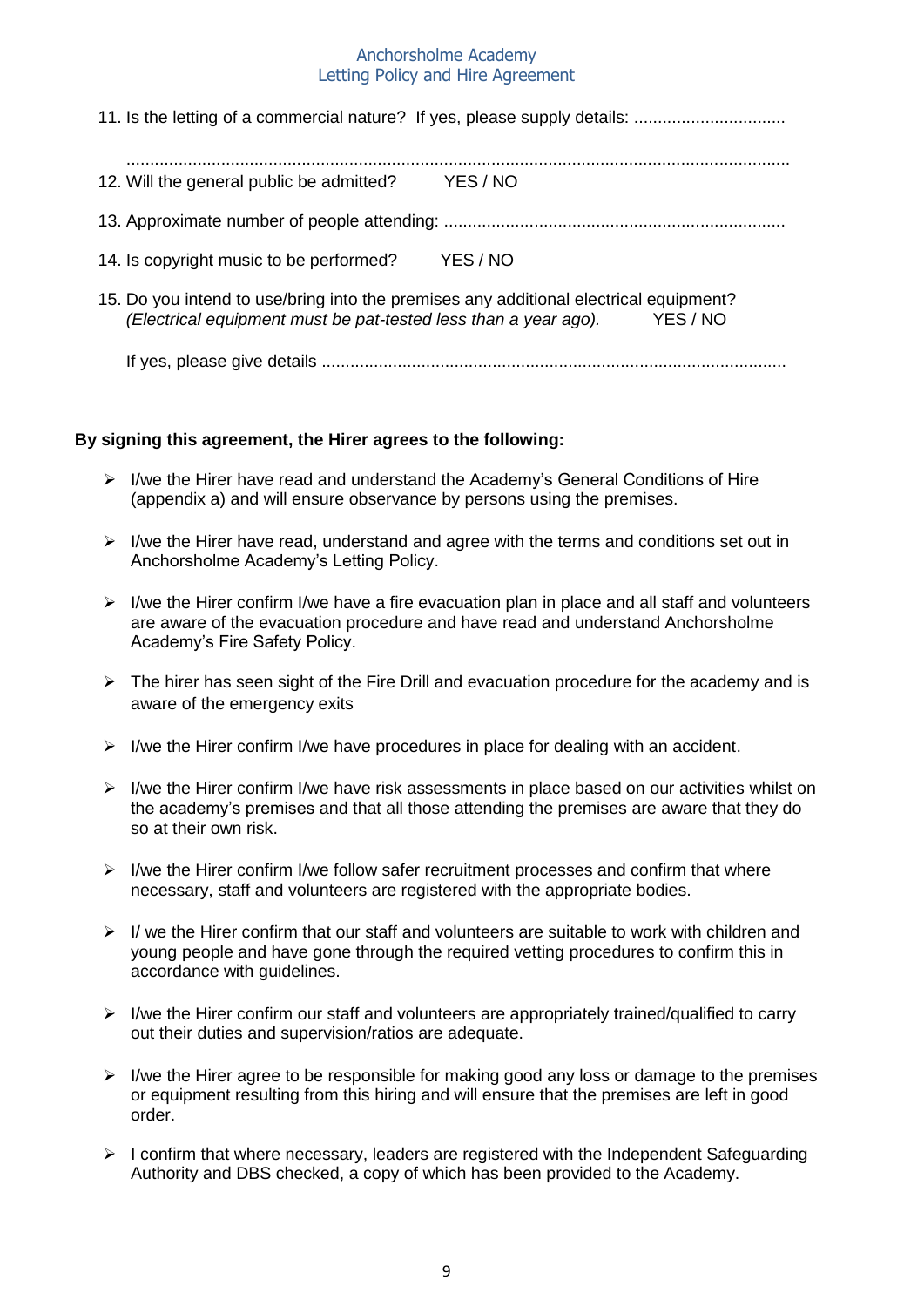- $\triangleright$  The time of hiring must be strictly adhered to and access to the premises for preparatory work and clearing up at the end in connection with the hiring must be covered by the hiring period.
- $\triangleright$  I/we the Hirer agree to ensure enhanced cleaning is carried out during the letting for all areas used by the Hirer. *(All cleaning equipment must be locked away when not in use. Staff and volunteers must ensure they follow instructions on cleaning products. The Hirer must ensure that enhanced cleaning is covered within their own risk assessment.)*
- $\triangleright$  I/we the Hirer agree to provide our own PPE where required.

#### **Please confirm your public insurance liability and provide a copy of the certificate.**

| a) I/We the Hirer have arranged public liability insurance cover for a minimum of $E5m$ . |  |
|-------------------------------------------------------------------------------------------|--|
| and I/we the Hirers enclose a copy of the certificate of insurance.                       |  |

b) I/We the Hirer have provided a risk assessment for the activity taking place on the academy premises.

c) I/We the Hirers have provided a copy of DBS certificates/numbers.

**Anchorsholme Academy cannot process your booking unless the above have been ticked and copies of your public liability insurance certificate, risk assessments and DBS details are attached.**

|                                                                                                        | Hirer SIGNATURE ____________ |  |  |
|--------------------------------------------------------------------------------------------------------|------------------------------|--|--|
|                                                                                                        |                              |  |  |
| The Governors wish to charge the Hirer an amount of $E_{\text{max}}$ = $\frac{1}{2}$ per session<br>0R |                              |  |  |
| 0R                                                                                                     |                              |  |  |
| The Governors wish to make no charge to the Hirer                                                      | YES / NO                     |  |  |

Please sign and date above to say that you have read and agree with the terms set out in the general conditions of use and terms, letting policy and hire agreement, fire evacuation procedure and fire safety policy and return to Anchorsholme Academy via post or email: [dawn.bateson@anchorsholme.blackpool.sch.uk](mailto:dawn.bateson@anchorsholme.blackpool.sch.uk) / [admin@anchorsholme.blackpool.sch.uk](mailto:admin@anchorsholme.blackpool.sch.uk)

Anchorsholme Academy, Eastpines Drive, Thornton Cleveleys, FY5 3RX

#### Telephone: 01253 855215

#### Cheques are to be made payable to **Anchorsholme Academy**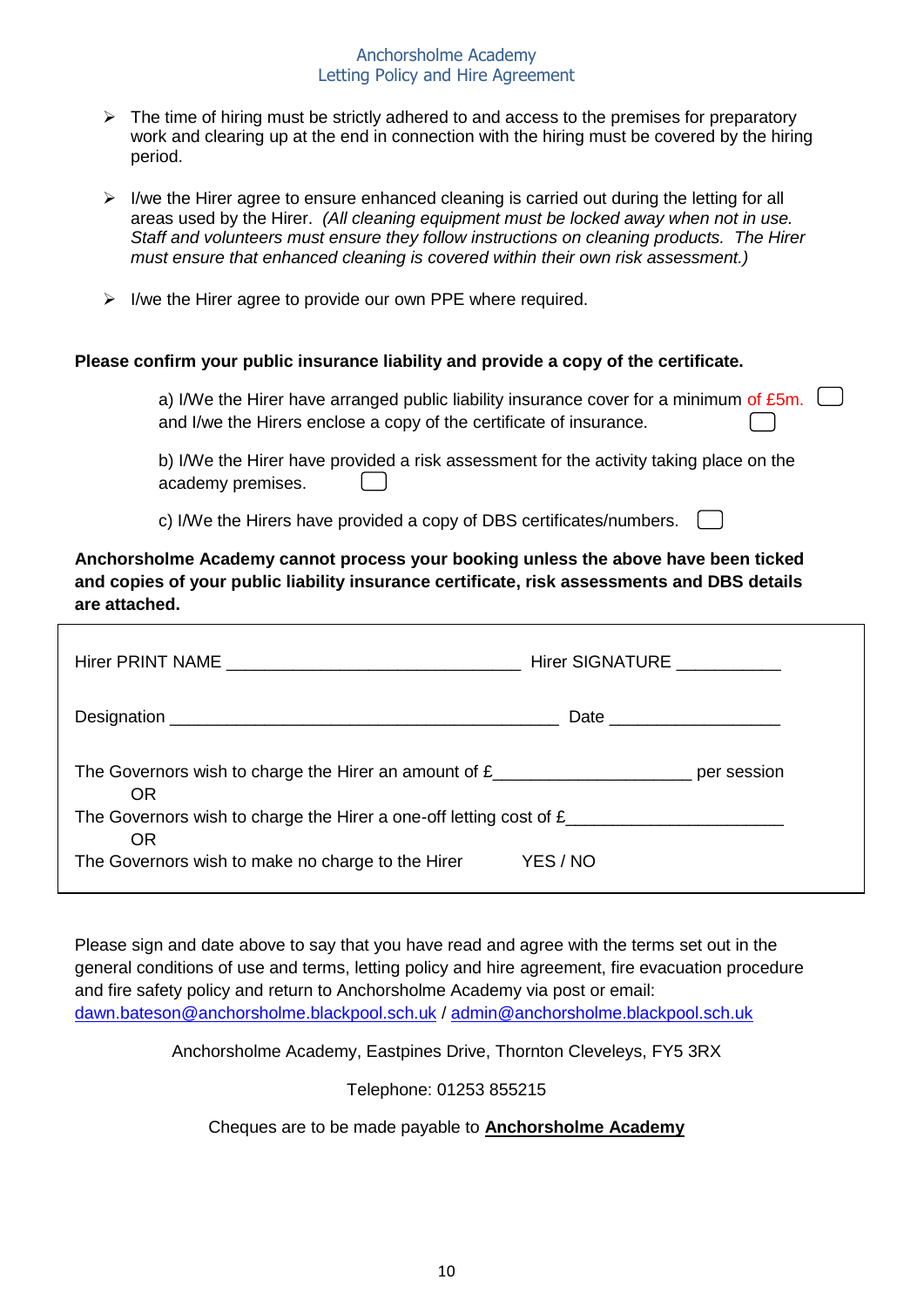Appendix (c)

# **Confirmation of Letting**

## **Business Lead on behalf of the Headteacher and Governors**

*Copy to be returned to the Hirer to confirm the letting.*

| Copy of Insurance Cert received by Anchorsholme Academy  | Date |
|----------------------------------------------------------|------|
| Copy of Risk Assessment received by Anchorsholme Academy | Date |
| Copy of DBS details received by Anchorsholme Academy     | Date |

I confirm the letting agreement on behalf of Anchorsholme Academy Governors.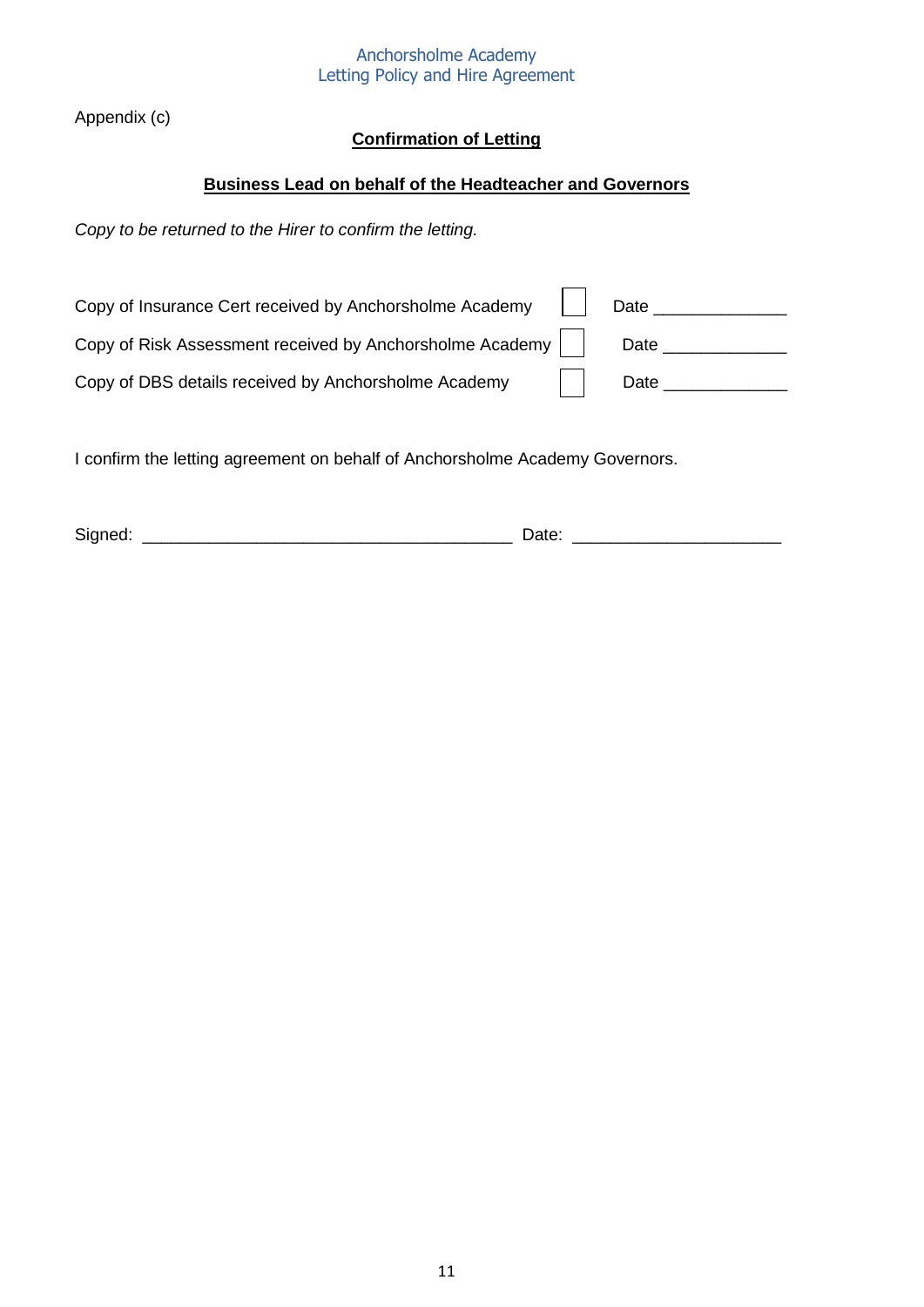## Appendix (d)

# **Site Plan for Main School & Clinning Cottage (across 2 pages)**